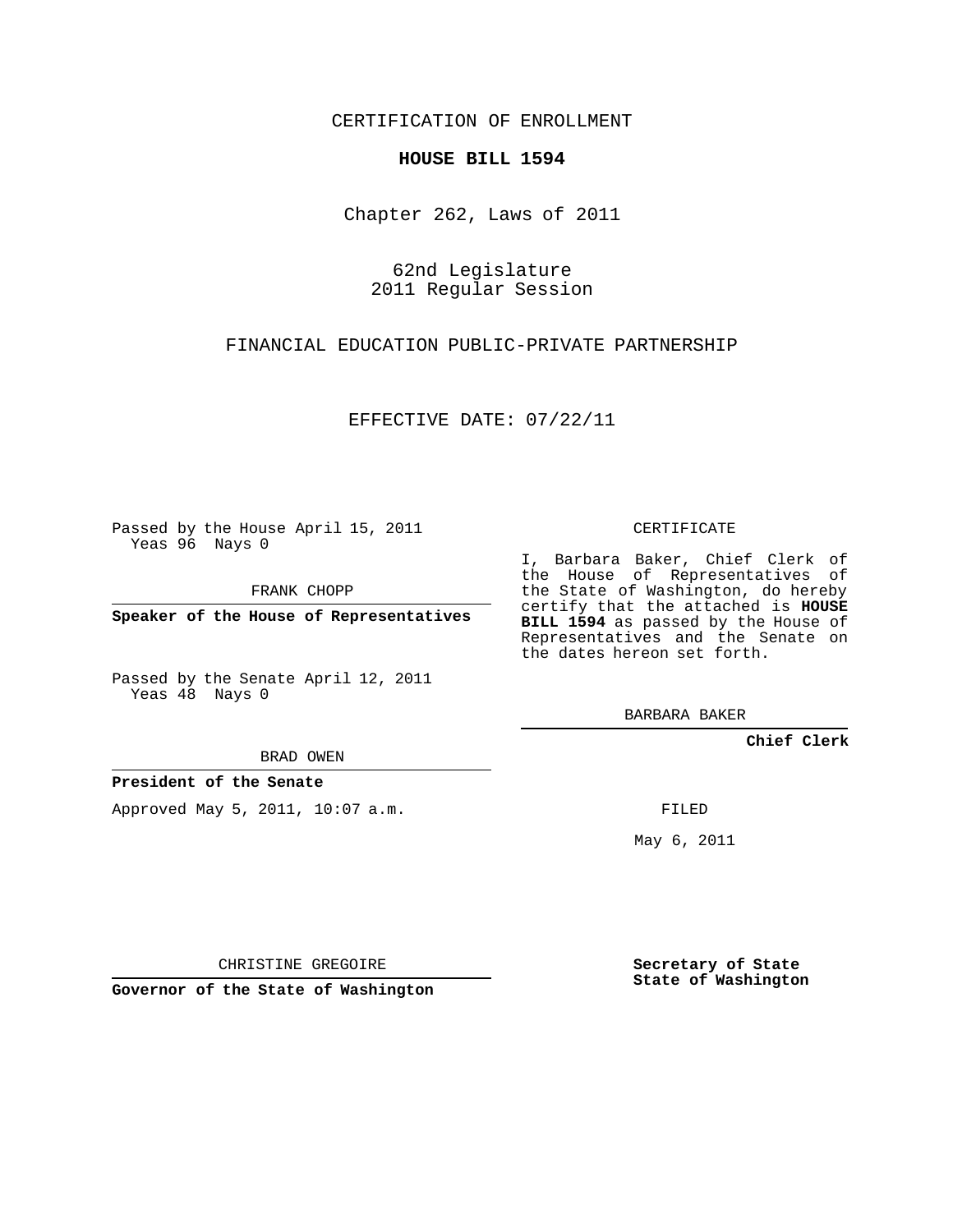## **HOUSE BILL 1594** \_\_\_\_\_\_\_\_\_\_\_\_\_\_\_\_\_\_\_\_\_\_\_\_\_\_\_\_\_\_\_\_\_\_\_\_\_\_\_\_\_\_\_\_\_

\_\_\_\_\_\_\_\_\_\_\_\_\_\_\_\_\_\_\_\_\_\_\_\_\_\_\_\_\_\_\_\_\_\_\_\_\_\_\_\_\_\_\_\_\_

## AS AMENDED BY THE SENATE

Passed Legislature - 2011 Regular Session

|  | State of Washington | 62nd Legislature | 2011 Regular Session |  |
|--|---------------------|------------------|----------------------|--|
|  |                     |                  |                      |  |

**By** Representatives Santos and Anderson

Read first time 01/26/11. Referred to Committee on Education.

 1 AN ACT Relating to the membership and work of the financial 2 education public-private partnership; and amending RCW 28A.300.450 and 3 28A.300.462.

4 BE IT ENACTED BY THE LEGISLATURE OF THE STATE OF WASHINGTON:

 5 **Sec. 1.** RCW 28A.300.450 and 2009 c 443 s 1 are each amended to 6 read as follows:

 7 (1) A financial education public-private partnership is 8 established, composed of the following members:

 9 (a) Four members of the legislature, with one member from each 10 caucus of the house of representatives appointed for a two-year term of 11 service by the speaker of the house of representatives, and one member 12 from each caucus of the senate appointed for a two-year term of service 13 by the president of the senate;

14 (b) Four representatives from the private for-profit and nonprofit 15 financial services sector, including at least one representative from 16 the jumpstart coalition, to be appointed for a staggered two-year term 17 of service by the governor;

18 (c) Four teachers to be appointed for a staggered two-year term of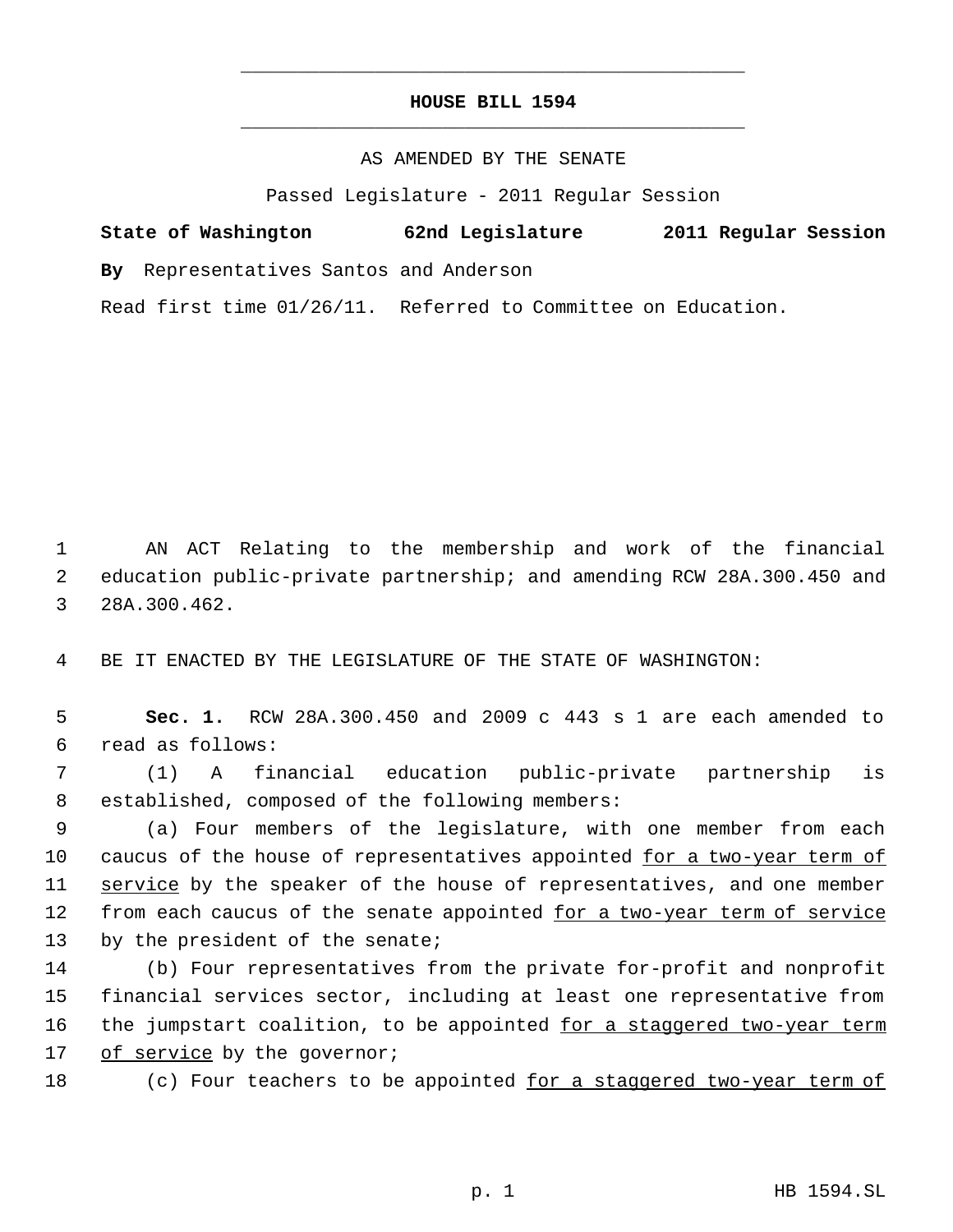1 service by the superintendent of public instruction, with one each representing the elementary, middle, secondary, and postsecondary education sectors;

 (d) A representative from the department of financial institutions 5 to be appointed for a two-year term of service by the director;

 (e) Two representatives from the office of the superintendent of public instruction, with one involved in curriculum development and one 8 involved in teacher professional development, to be appointed for a 9 staggered two-year term of service by the superintendent.

 (2) The chair of the partnership shall be selected by the members of the partnership from among the legislative members.

12 (3) One-half of the members appointed under subsections (1)(b), 13 (c), and (e) of this section shall be appointed for a one-year term beginning August 1, 2011, and a two-year term thereafter.

 $(4)$  To the extent funds are appropriated or are available for this purpose, the partnership may hire a staff person who shall reside in the office of the superintendent of public instruction for administrative purposes. Additional technical and logistical support may be provided by the office of the superintendent of public instruction, the department of financial institutions, the organizations composing the partnership, and other participants in the financial education public-private partnership.

23 ( $(\overline{\langle 4 \rangle})$ ) (5) The members of the partnership shall be appointed by 24 August 1, ((2009)) 2011.

25  $((+5))$  (6) Legislative members of the partnership shall receive per diem and travel under RCW 44.04.120.

27 ( $(\langle 6 \rangle)$ ) (7) Travel and other expenses of members of the partnership shall be provided by the agency, association, or organization that member represents.

30  $((+7)^{n})$  (8) This section shall be implemented to the extent funds are available.

 **Sec. 2.** RCW 28A.300.462 and 2009 c 443 s 3 are each amended to read as follows:

34 (1) School districts are encouraged to voluntarily adopt the 35 jumpstart coalition national standards in K-12 personal finance education and provide students with an opportunity to master the standards.